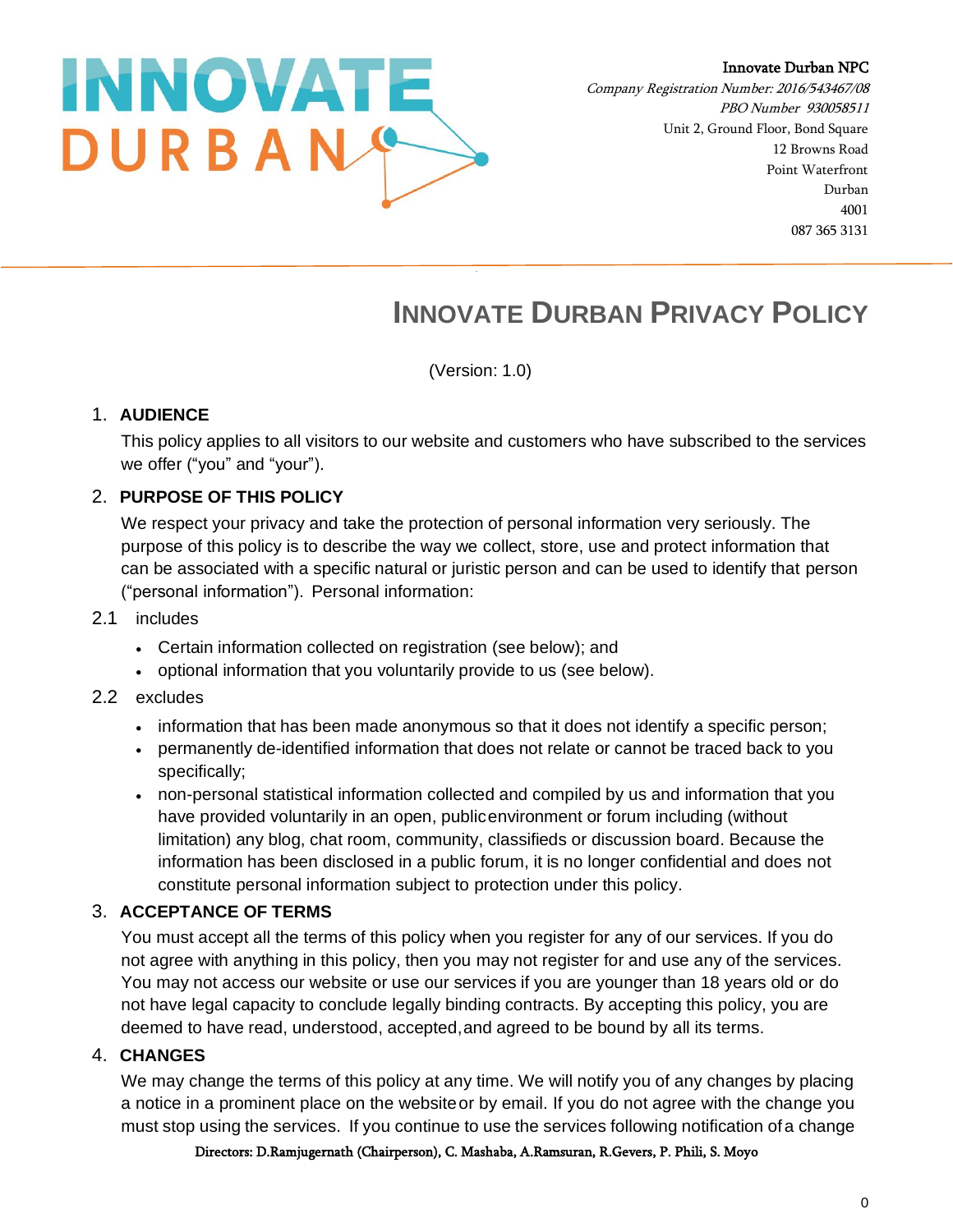

Company Registration Number: 2016/543467/08 PBO Number 930058511 Unit 2, Ground Floor, Bond Square 12 Browns Road Point Waterfront Durban 4001 087 365 3131

to the terms, the changed terms will apply to you and you will be deemed to have accepted such terms.

## 5. **COLLECTION**

- 5.1 *On registration*. Once you register on our website, you will no longer be anonymous to us as you will provide us with personal information.This personal information will include:
	- Name, surname, company name, company registration number, VAT number
	- Postal address, email address, telephone number, postal code
	- Unique user ID, password
- 5.2 *Collection on use.* In order to provide the Services to you, you will be asked to provide us with additional information on a voluntary basis such as ("**Service information**").
- 5.3 *Optional details*. You may also provide additional information on a voluntary basis ("**optional information**"). This includes content or product that you decide to upload or download from our website or when you enter competitions, take advantage of promotions, respond to surveys, register and subscribe for certain additional services, or otherwise use the optional features and functionality of the website.
- 5.4 *Collection from browser*. We automatically receive and record Internet usage information on our hosting company's server logs from your browser, such as your internet protocol address ("IP Address"), browsing habits, click patterns, version of software installed, system type, screen resolutions, colour capabilities, plug-ins, language settings, cookie preferences, search engine keywords, JavaScript enablement, the content and pages that you access on the website, and the dates and times that you visit the website, paths taken, and time spent on sites and pages within the website ("**usage information**"). Please note that other websites visited before entering our website might place personal information within your URL during a visit to it, and we have no control over such websites. Accordingly, a subsequent website that collects URL information may log some personal information.
- 5.5 *Cookies*. When you access our website we may send one or more cookies (small text files containing a string of alphanumeric characters) to your computer to collect certain usage information. We use session cookies (which disappear after you close your browser) and persistent cookies (which remain after you close your browser which can be removed manually) and may be used by your browser on subsequent visits to our website. We use information gathered by cookies to improve the website.
- 5.6 *Web beacons*. Our website may contain electronic image requests (called a "single-pixel gif" or "web beacon" request) that allow us to count page views and to access cookies. Any electronic image viewed as part of a web page (including an ad banner) can act as a web beacon. Our web beacons do not collect, gather, monitor or share any of your personal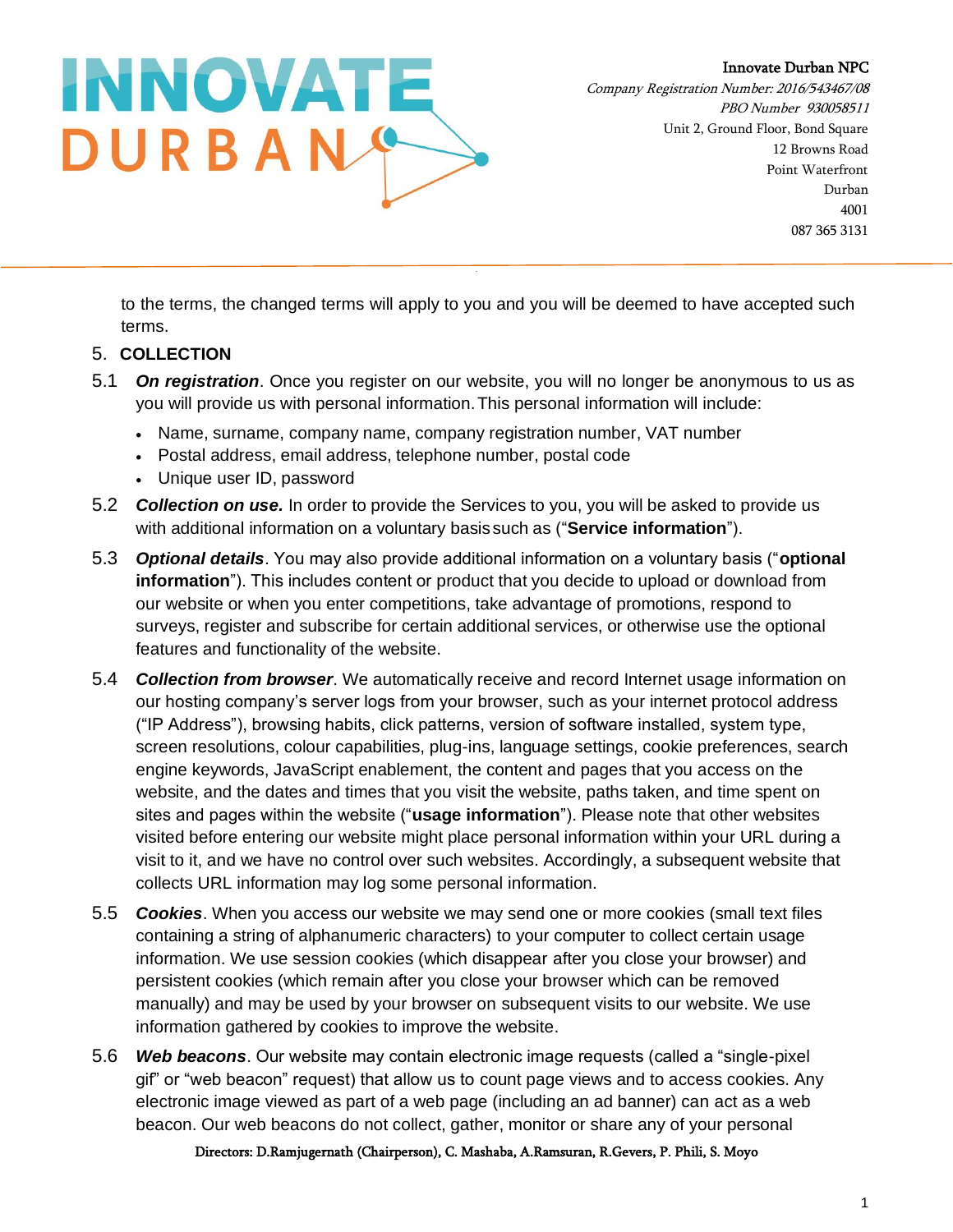

Company Registration Number: 2016/543467/08 PBO Number 930058511 Unit 2, Ground Floor, Bond Square 12 Browns Road Point Waterfront Durban 4001 087 365 3131

information. We merely use them to compile anonymous information about our website.

- 5.7 *Purpose for collection*. We may use any service information and optional information provided by you for such purposes as indicated toyou at the time you agree to provide such optional information. We may use your usage information for the purposes described in 5.4 and 5.5 above and to:
	- remember your information so that you will not have to re-enter it during your visit or the next time you access the website;
	- monitor website usage metrics such as total number of visitors and pages accessed; and
	- track your entries, submissions, and status in any promotions or other activities in connection with your usage of the website.

# 6. **CONSENT TO COLLECTION**

We will obtain your consent to collect personal information:

- In accordance with applicable law; and
- At the time you provide us with any registration information and optional information.

## 7. **USE**

7.1 *Messages and updates*. We may send administrative messages and email updates to you regarding the website. In some cases, we mayalso send you primarily promotional messages. You can choose to opt-out of promotional messages.

# 8. **DISCLOSURE**

# 8.1 *Sharing.*

- We may share your personal information with an affiliate, in which case we will seek to require the affiliates to honour this privacy policy.
- Our service providers under contract who help with parts of our business operations (fraud prevention, bill collection, marketing, technology services). Our contracts dictate that these service providers only use your information in connection with the services theyperform for us and not for their own benefit;
- Credit bureaus to report account information, as permitted by law;
- Banking partners as required by credit card association rules for inclusion on their list of terminated merchants (in the event that youutilise the Services to receive payments and you meet their criteria);
- 8.2 *Regulators.* If you contact us regarding your experience with using any of our products, we may disclose your personal information asrequired of by law or governmental audit.
- 8.3 *Law enforcement*. We may disclose personal information if required:
	- by a subpoena or court order;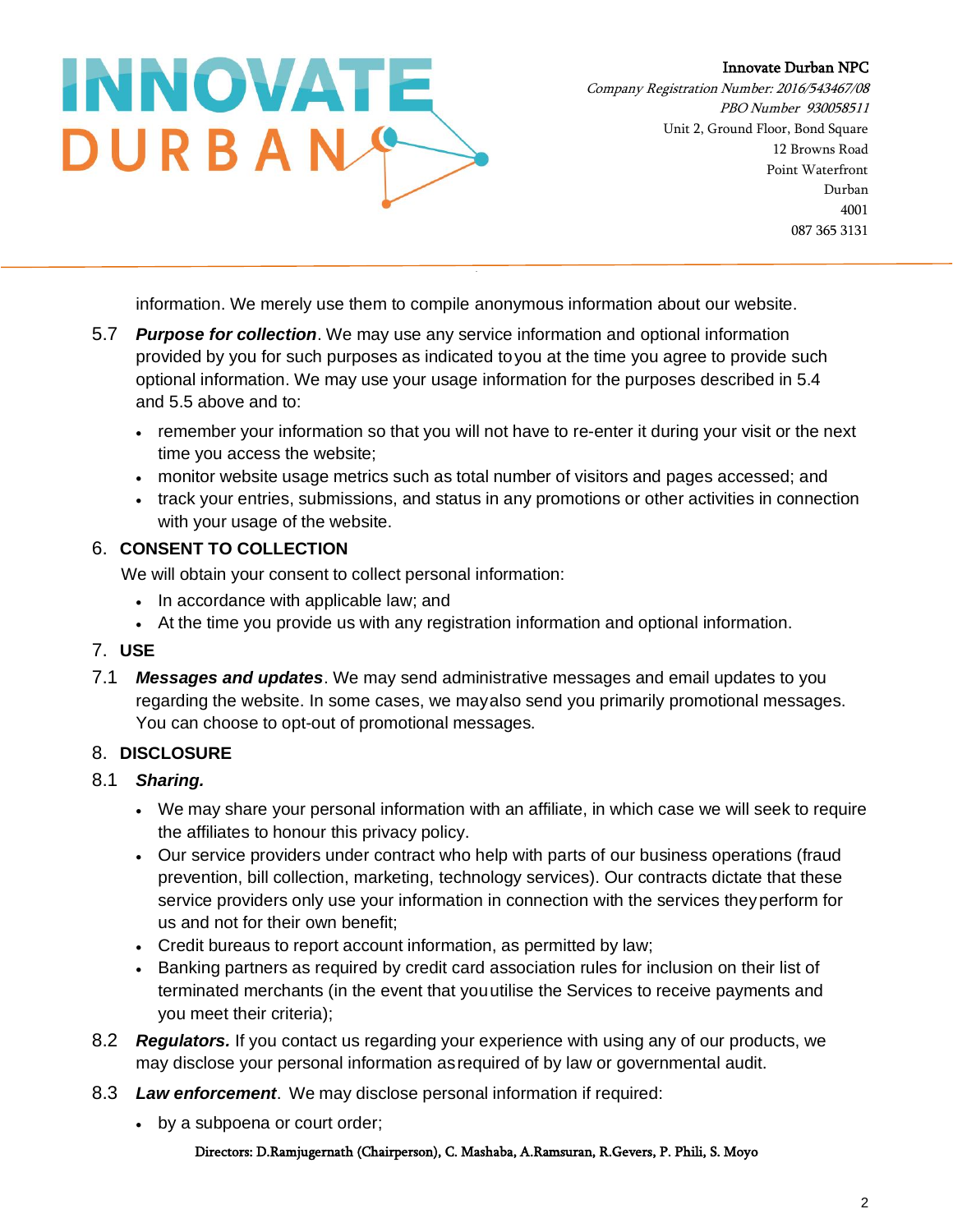

Company Registration Number: 2016/543467/08 PBO Number 930058511 Unit 2, Ground Floor, Bond Square 12 Browns Road Point Waterfront Durban 4001 087 365 3131

- to comply with any law;
- to protect the safety of any individual or the general public;
- to prevent violation of our terms of service.
- 8.4 *No selling*. We will not sell personal information. No personal information will be disclosed to anyone except as provided in this privacypolicy.
- 8.5 *Marketing purposes*. We may disclose aggregate statistics (information about the customer population in general terms) about the personal information to advertisers or business partners.
- 8.6 *Change of ownership*. If we undergo a change in ownership, or a merger with, acquisition by, or sale of assets to, another entity, we mayassign our rights to the personal information we process to a successor, purchaser, or separate entity. We will disclose the transfer on the website. If you are concerned about your personal information migrating to a new owner, you may request us to delete your personal information.
- 8.7 *Employees*. We may need to disclose personal information to our employees that require the personal information to do their jobs.

# 9. **SECURITY OF PERSONAL INFORMATION**

We protect your personal information using computer safeguards such as firewalls and data encryption to protect personal information, and weauthorize access to personal information only for those employees who require it to fulfil their job responsibilities.

# 10.**ACCURATE AND UP TO DATE**

We will try to keep the personal information we collect as accurate, complete and up to date as is necessary for the purposes mentioned in clause 5.7. From time to time we will request you to update your personal information on the website. You are able to review or update any personal information that we hold on you by accessing your account online or by emailing us or phoning us. Please note that in order to better protect you and safeguard your personal information, we do take steps to verify your identity before granting you access to your account or making any corrections to your personal information.

## 11.**RETENTION OF PERSONAL INFORMATION**

We will only retain your personal information for as long as it is necessary to fulfill the purposes mentioned in clause 5.7, unless:

- retention of the record is required or authorised by law; or
- you have consented to the retention of the record.

During the period of retention, we will continue to abide our non disclosure obligations and will not share or sell your personal information.